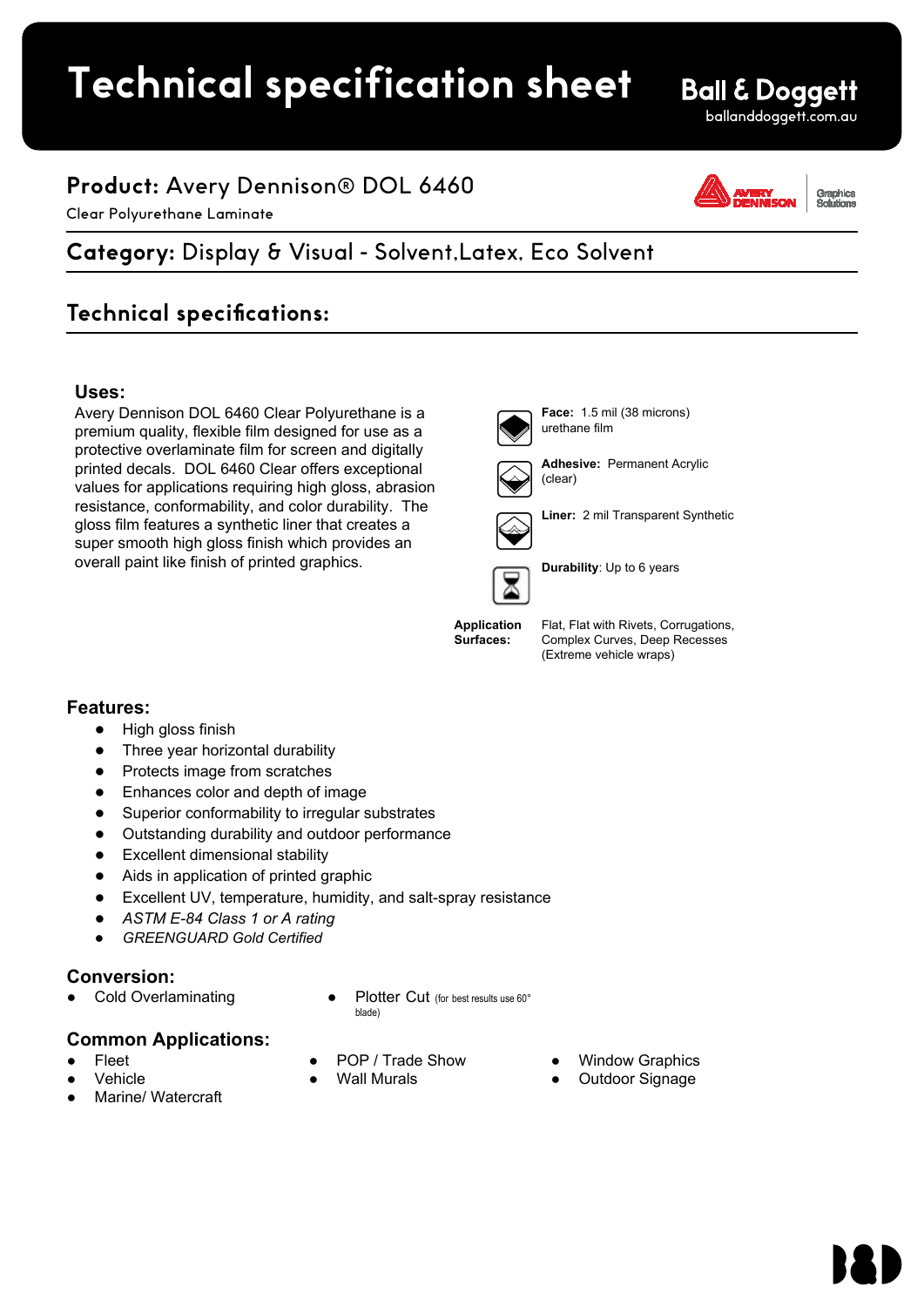# **Technical specification sheet** Ball & Doggett

ballanddoggett.com.au

| <b>Physical Characteristics:</b><br><b>Property</b>                       |                                                                                                                             | Value                                                                                                                                                     |
|---------------------------------------------------------------------------|-----------------------------------------------------------------------------------------------------------------------------|-----------------------------------------------------------------------------------------------------------------------------------------------------------|
| Caliper, face                                                             |                                                                                                                             | 3.4 mil (86 µm)                                                                                                                                           |
| Caliper, adhesive                                                         |                                                                                                                             | 1.0 $min(25 \mu m)$                                                                                                                                       |
| Dimensional                                                               |                                                                                                                             | <0.035"(0.89 mm)                                                                                                                                          |
| stability                                                                 |                                                                                                                             | Note: Ink loads in excess of 250%<br>may cause increased shrinkage of<br>the printed film.                                                                |
| Tensile at Yield                                                          |                                                                                                                             | 9.0 -15.0 lb/in (1.6 - 2.7<br>kg/cm)                                                                                                                      |
| Elongation                                                                |                                                                                                                             | 100% min.                                                                                                                                                 |
| Gloss                                                                     | Hunter Gloss @ 60                                                                                                           | <16                                                                                                                                                       |
| Adhesion (24 hr.)<br><b>LSE</b><br><b>LSE</b><br><b>LSE</b><br><b>LSE</b> | <b>Plastics</b><br>Clearcoats<br>Paints<br><b>Textured substrates</b><br><b>Stainless Steel</b><br>LSE - Low Surface Energy | 4.1 lbs/in (718 N/m)<br>4.3 lbs/in (753 N/m)<br>4.5 lbs/in (788 N/m)<br>3.5 lbs/in (613 N/m)<br>5.5 lbs/in (963 N/m)                                      |
| Flammability                                                              |                                                                                                                             | Self Extinguishing                                                                                                                                        |
| Shelf-Life                                                                |                                                                                                                             | 2 years from date of<br>manufacture<br>when stored at the following<br>temperatures and humidity<br>conditions 68°-77° F (20° - 25°<br>C) and 50±5% R. H. |
| Durability                                                                | Vertical Exposure                                                                                                           | 6 years                                                                                                                                                   |
| Opacity                                                                   |                                                                                                                             | 99.6%                                                                                                                                                     |
| Min. Application<br>Temperature                                           |                                                                                                                             | 40°F (4°C)                                                                                                                                                |
| Service<br>Temperature                                                    |                                                                                                                             | -40° to 180°F (-40° to 82°<br>C) (Reasonable range of<br>temperatures which would be<br>expected under normal<br>environmental conditions).               |
| Chemical<br>resistance                                                    |                                                                                                                             | Resistant to most mild<br>acids, alkalis, and salt<br>solutions. Resists<br>exposure to fuel vapors<br>and occasional fuel spills.                        |

### Revisions are italicized

Avery Dennison® and Staflat® are registered trademarks of Avery Dennison Corporation.

Data represents average values where applicable, and is not intended for specification purposes.

## Warranty:

This Warranty applies to the Product listed in this Data Sheet. All statements, technical information (including physical and chemical characteristics) and recommendations about Avery Dennison products are based upon tests believed to be reliable but do not constitute a guarantee or warranty. All Avery Dennison products are sold subject to the Purchaser's assent and agreement that Purchaser is responsible for, and has independently determined, the suitability of such products for its purposes or its customer's purposes. Avery Dennison graphics products are warranted to be free from defects in material and workmanship for two years from the date of manufacture. When the product is properly applied, the warranty period is as stated in the product's specific Product Data Sheet in effect at the time of shipment to Avery Dennison's customer.

Such time periods are subject in either case to the proper storing and application of said product, and the failure to properly store or apply the product, including without limitation the failure to follow any applicable Instructional Bulletin, negates any warranty. It is expressly agreed and understood that Avery Dennison's sole obligation and Purchaser's exclusive remedy under this warranty, under any other warranty, express or implied, or otherwise, shall be limited exclusively to: (a) repair or replacement of defective product without charge at Avery Dennison's plant or at the location of the product (at Avery Dennison's election), or (b) in the event repair or replacement are not commercially practical, a credit amount up to the price of the product taking into account the defect in the product in Avery Dennison's sole discretion.

THE WARRANTY EXPRESSLY SET FORTH ABOVE IS IN LIEU OF ANY OTHER WARRANTIES, EXPRESS OR IMPLIED, INCLUDING, BUT NOT LIMITED TO, ANY IMPLIED WARRANTIES OF MERCHANTABILITY, FITNESS FOR ANY PARTICULAR USE AND/OR NON-INFRINGEMENT. SELLER SPECIFICALLY DISCLAIMS AND EXCLUDES ALL OTHER SUCH WARRANTIES. NO WAIVER, ALTERATION, ADDITION OR MODIFICATION OF THE FOREGOING CONDITIONS SHALL BE VALID UNLESS MADE IN WRITING AND MANUALLY SIGNED BY AN OFFICER OF AVERY DENNISON.

AVERY DENNISON'S LIABILITY FOR DEFECTIVE PRODUCTS SHALL NOT EXCEED THE PURCHASE PRICE PAID THEREFORE BY PURCHASER AND IN NO EVENT SHALL AVERY DENNISON BE RESPONSIBLE FOR ANY INCIDENTAL OR CONSEQUENTIAL DAMAGES WHETHER FORESEEABLE OR NOT, CAUSED BY DEFECTS IN SUCH PRODUCT, WHETHER SUCH DAMAGE OCCURS OR IS DISCOVERED BEFORE OR AFTER REPLACEMENT OR CREDIT, AND WHETHER OR NOT SUCH DAMAGE IS CAUSED BY AVERY DENNISON'S NEGLIGENCE.

All sales and contracts for sale of Products are subject to Purchaser's assent and agreement to this Warranty. Avery Dennison hereby objects to any terms or conditions contained in any purchase order or other communication of<br>
any kind from the Purchaser that is conflicting, inconsistent<br>
or additional to this Agreement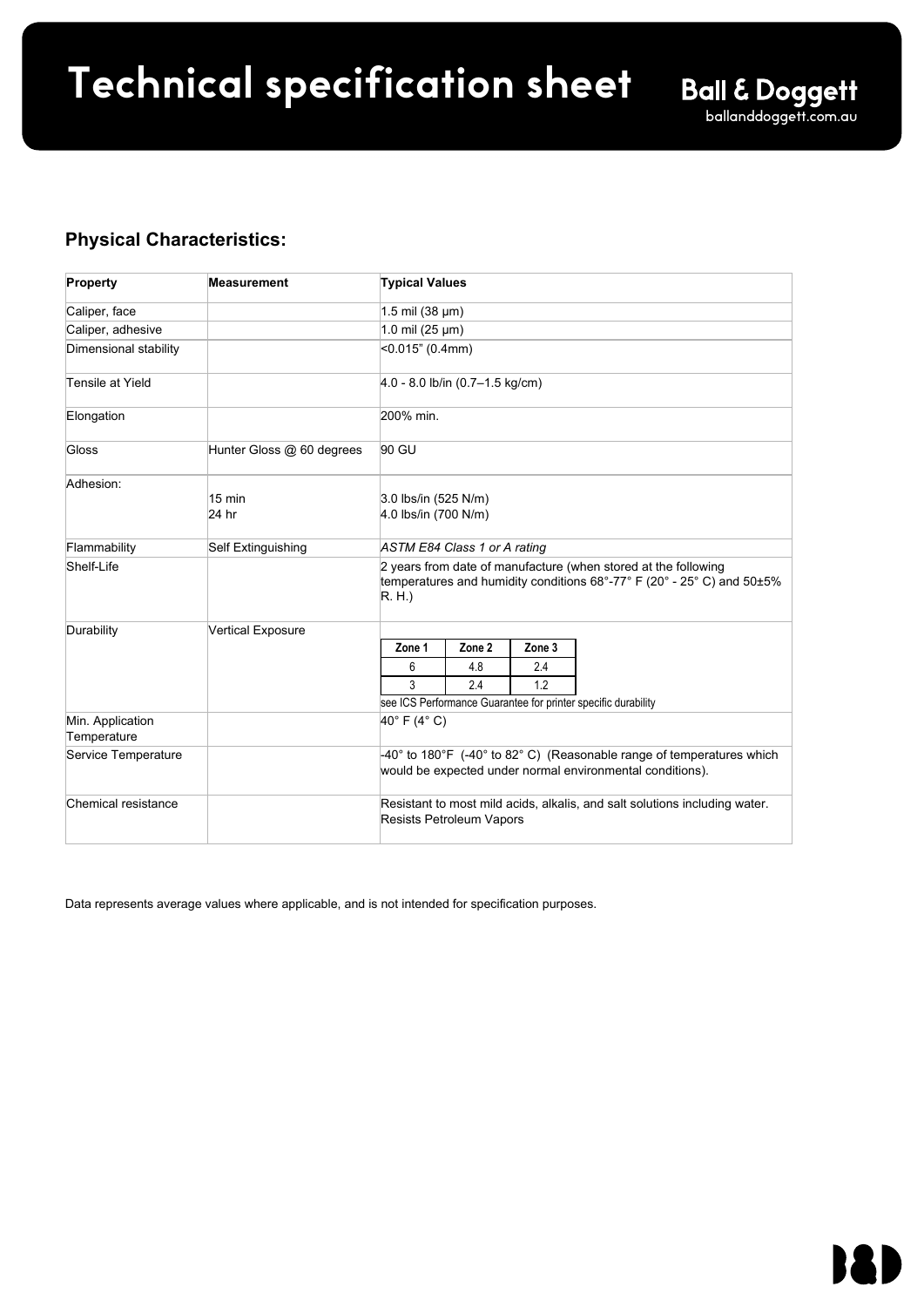# **Technical specification sheet** ification sheef

# **Warranty:**

This Warranty applies to the Product listed in this Data Sheet. All statements, technical information (including physical and chemical characteristics) and recommendations about Avery Dennison products are based upon tests believed to be reliable but do not constitute a guarantee or warranty. All Avery Dennison products are sold subject to the Purchaser's assent and agreement that Purchaser is responsible for, and has independently determined, the suitability of such products for its purposes or its customer's purposes. Avery Dennison products are warranted to be free from defects in material and workmanship (i) for two years from the date of manufacture, or (ii) from the date of manufacture until the expiration of the period stated on the specific Product Data Sheet in effect at the time of delivery.. Such time periods are subject in either case to the proper storing and application of said product, and the failure to properly store or apply the product, including without limitation the failure to follow any applicable Instructional Bulletin, negates any warranty. It is expressly agreed and understood that Avery Dennison's sole obligation and Purchaser's exclusive remedy under this warranty, under any other warranty, express or implied, or otherwise, shall be limited exclusively to: (a) repair or replacement of defective product without charge at Avery Dennison's plant or at the location of the product (at Avery Dennison's election), or (b) in the event repair or replacement are not commercially practical, a credit amount up to the price of the product taking into account the defect in the product in Avery Dennison's sole discretion.

• 4.06 Processing Tips for Avery Dennison DOL Films

THE WARRANTY EXPRESSLY SET FORTH ABOVE IS IN LIEU OF ANY OTHER WARRANTIES, EXPRESS OR IMPLIED, INCLUDING, BUT NOT LIMITED TO, ANY IMPLIED WARRANTIES OF MERCHANTABILITY, FITNESS FOR ANY PARTICULAR SELLER SPECIFICALLY DISCLAIMS AND EXCLUDES ALL OTHER SUCH WARRANTIES. NO WAIVER, ALTERATION, ADDITION OR MODIFICATION OF THE FOREGOING CONDITIONS SHALL BE VALID UNLESS MADE IN WRITING AND MANUALLY SIGNED BY AN OFFICER OF AVERY DENNISON.

AVERY DENNISON'S LIABILITY FOR DEFECTIVE PRODUCTS SHALL NOT EXCEED THE PURCHASE PRICE PAID THEREFORE BY PURCHASER AND IN NO EVENT SHALL AVERY DENNISON BE RESPONSIBLE FOR ANY INCIDENTAL OR CONSEQUENTIAL DAMAGES WHETHER FORESEEABLE OR NOT, CAUSED BY DEFECTS IN SUCH PRODUCT, WHETHER SUCH DAMAGE OCCURS OR IS DISCOVERED BEFORE OR AFTER REPLACEMENT OR CREDIT, AND WHETHER OR NOT SUCH DAMAGE IS CAUSED BY AVERY DENNISON'S NEGLIGENCE.

All sales and contracts for sale of Products are subject to Purchaser's assent and agreement to this Warranty. Avery Dennison hereby objects to any terms or conditions contained in any purchase order or other communication of any kind from the Purchaser that is conflicting, inconsistent or additional to this Agreement.